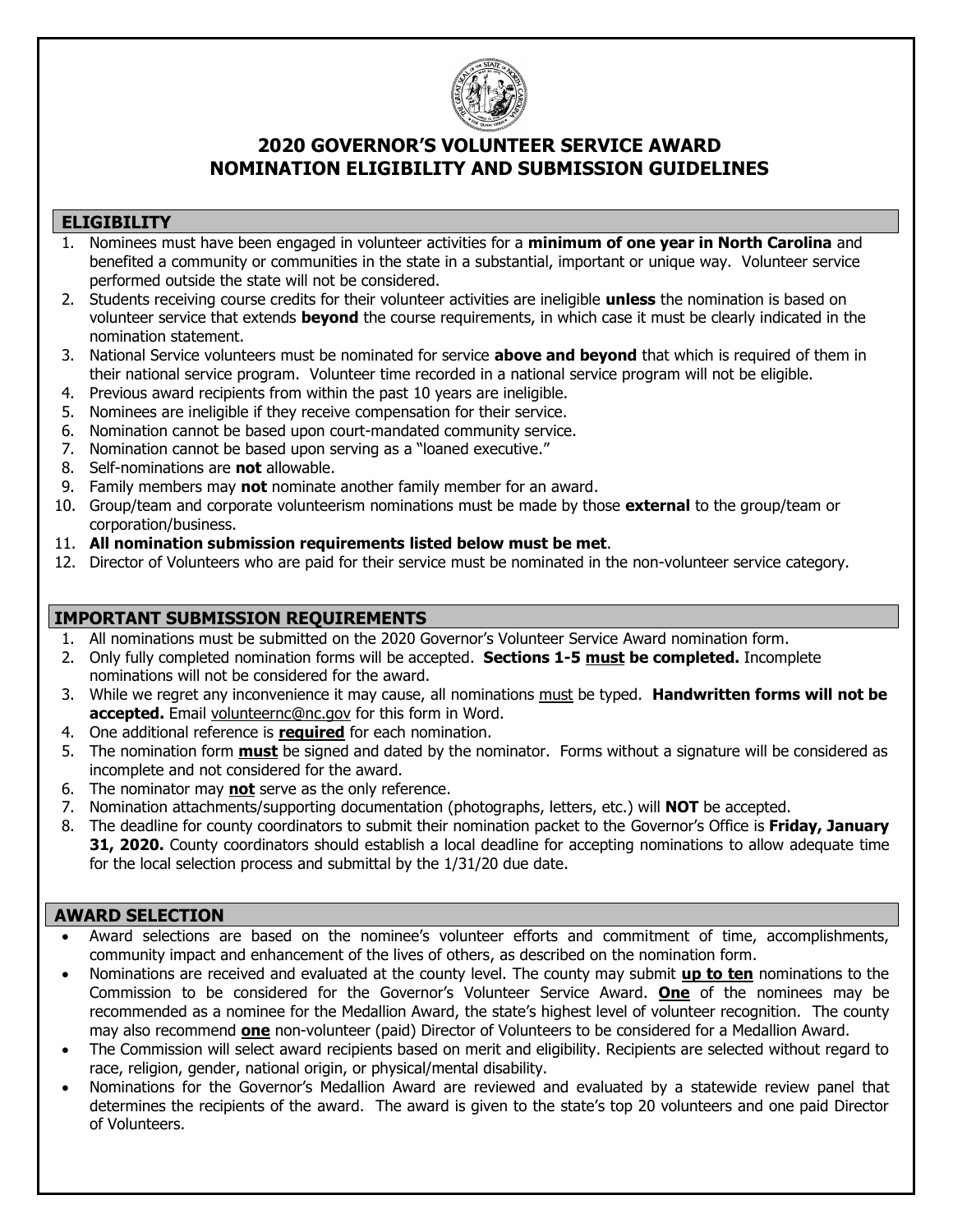| County: |  |
|---------|--|
|         |  |

#### **2020 GOVERNOR'S VOLUNTEER SERVICE AWARD NOMINATION FORM**

|                   | <b>SECTION 1 - NOMINATION CATEGORIES (COMPLETION REQUIRED)</b>                                                                                                                                                                                                                                                                       |
|-------------------|--------------------------------------------------------------------------------------------------------------------------------------------------------------------------------------------------------------------------------------------------------------------------------------------------------------------------------------|
|                   | <b>NOMINEE TYPE</b>                                                                                                                                                                                                                                                                                                                  |
| $\Box$            | Adult/Individual: An individual who performs extraordinary service.                                                                                                                                                                                                                                                                  |
| $\Box$            | <b>Family:</b> A family that volunteers together on the same project(s).                                                                                                                                                                                                                                                             |
| ⊔                 | <b>Group/Team:</b> A group or team of two or more people that volunteer together on the same project(s).                                                                                                                                                                                                                             |
| $\Box$            | <b>Youth:</b> A person (age 18 or younger) who volunteers.                                                                                                                                                                                                                                                                           |
| $\Box$            | <b>Senior:</b> A person (age 55 or older) who volunteers.                                                                                                                                                                                                                                                                            |
| $\Box$            | Disabled: A person who has overcome significant obstacles (mental and/or physical) in order to engage in<br>service to others.                                                                                                                                                                                                       |
| $\Box$            | Faith-Based Entity: An individual, family, group/team, youth or senior that volunteers through a faith-based<br>community organization.                                                                                                                                                                                              |
| $\Box$            | <b>Corporate/Business:</b> A for-profit entity that has made a substantial impact in the community by<br>encouraging employees to engage in public service.                                                                                                                                                                          |
| $\Box$            | <b>National Service:</b> Anyone who volunteers with a National Service program (AmeriCorps, VISTA or Senior Corps).                                                                                                                                                                                                                  |
| $\Box$            | <b>Director of Volunteers:</b> A paid staff member who exceeds expectations of good volunteer management<br>skills including recruitment, training, coordination, risk management, evaluation, retention and recognition of<br>volunteers. Other related job titles may include Volunteer Program Director or Manager of Volunteers. |
|                   | <b>SERVICE CATEGORIES / Mark all boxes that apply to the nominee's service</b>                                                                                                                                                                                                                                                       |
|                   | Veteran/Military: Provides volunteer services to military families or veterans.                                                                                                                                                                                                                                                      |
|                   | Serving Youth: Demonstrates an outstanding commitment to mentoring or educating youth.                                                                                                                                                                                                                                               |
|                   | Disaster: Volunteers in disaster preparedness, response, recovery or mitigation activities. (unpaid)                                                                                                                                                                                                                                 |
| $\mathbb{R}^n$    | Animals: Demonstrates outstanding commitment to volunteering with or for animals.                                                                                                                                                                                                                                                    |
| $\Box$            | NC Preservation: Restores or preserves North Carolina's historical, cultural or arts heritage.                                                                                                                                                                                                                                       |
| $\vert \ \ \vert$ | <b>Environment:</b> Indicates an exceptional commitment to environmental stewardship.                                                                                                                                                                                                                                                |

**Health & Human Services:** Shows remarkable dedication to those in need.

**Lifetime Achievement:** An individual who has exhibited a lifelong commitment to volunteerism and community service. Nominees must have made a substantial and long-term sustained impact in the community as a result of their service efforts.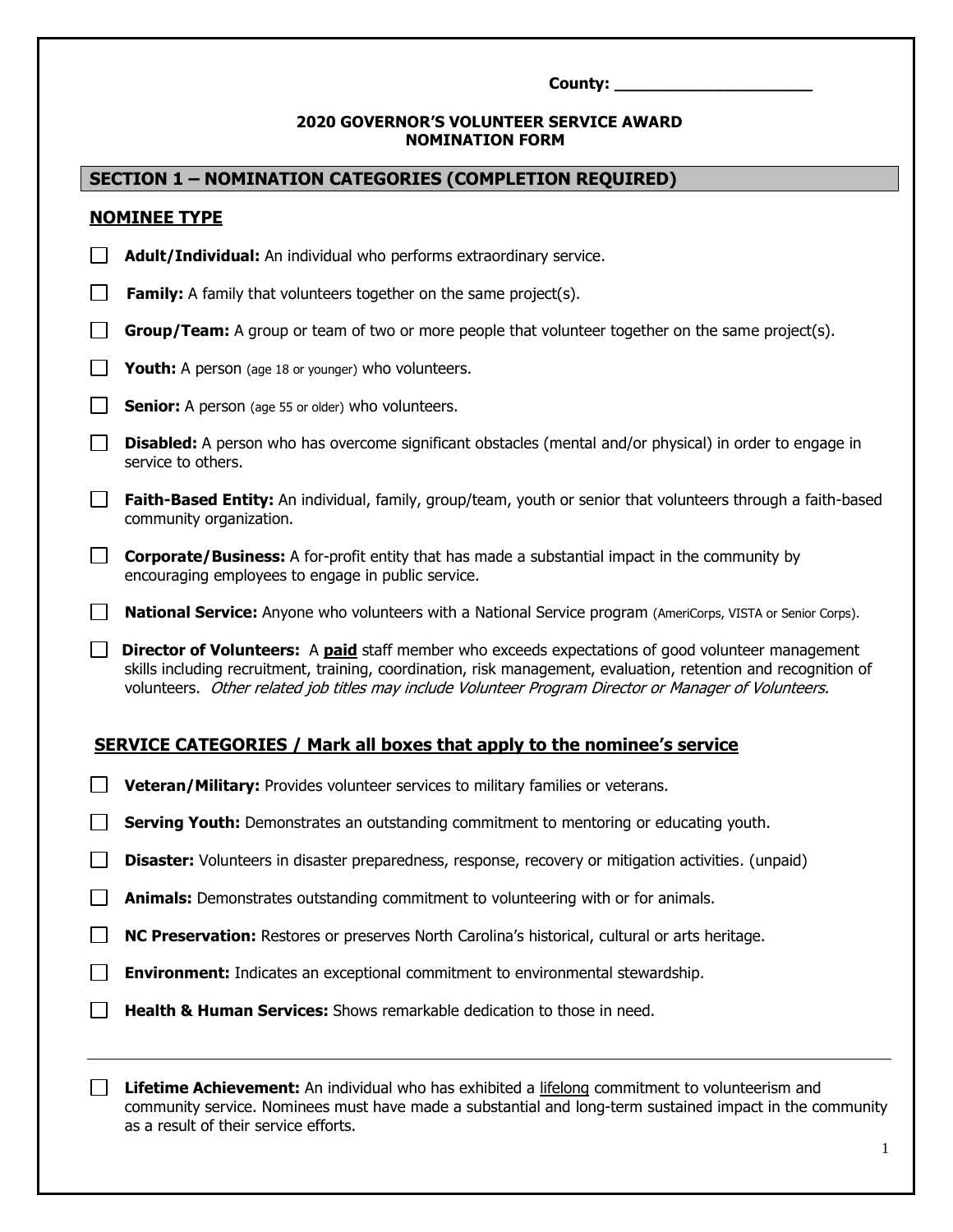| <b>SECTION 2 - Nominee Information</b> |  |  |  |  |
|----------------------------------------|--|--|--|--|
|                                        |  |  |  |  |
|                                        |  |  |  |  |
|                                        |  |  |  |  |
|                                        |  |  |  |  |

#### **SECTION 3 – Nominator and Reference Information (COMPLETION REQUIRED)**

#### **IMPORTANT REQUIREMENTS FOR THIS PAGE**

- 1. One additional reference is required.
- 2. The nominator and one reference must sign and date the page.
- 3. Forms without the required dated signatures will not be accepted.
- 4. The nominator may not serve as the only reference.

### **NOMINATOR/REFERENCE**

| <b>Relationship to Nominee</b> (i.e. volunteer supervisor) _________________________________ |
|----------------------------------------------------------------------------------------------|
|                                                                                              |
|                                                                                              |

## **ADDITIONAL REFERENCES (One Required)**

(Person familiar with nominee's volunteer service)

| <b>REFERENCE #1</b>            |                                                                                                                                                                                          |
|--------------------------------|------------------------------------------------------------------------------------------------------------------------------------------------------------------------------------------|
|                                | Relationship to Nominee (i.e. volunteer supervisor) ____________________________                                                                                                         |
|                                | Phone <b>Email Address Email Address Email Address Phone Email Address Phone Phone Phone Phone Phone Phone Phone Phone Phone Phone Phone Phone Phone Phone Phone Phone Phone Phone</b>   |
|                                |                                                                                                                                                                                          |
| <b>REFERENCE #2 (Optional)</b> |                                                                                                                                                                                          |
|                                | <b>Relationship to Nominee</b> (i.e. volunteer supervisor) ____________________________                                                                                                  |
|                                | Phone <b>Email Address Email Address Email Address Phone Email Address Phone Email Address Phone Phone Phone Phone Phone Phone Phone Phone Phone Phone Phone Phone Phone Phone Phone</b> |
|                                | $\sim$                                                                                                                                                                                   |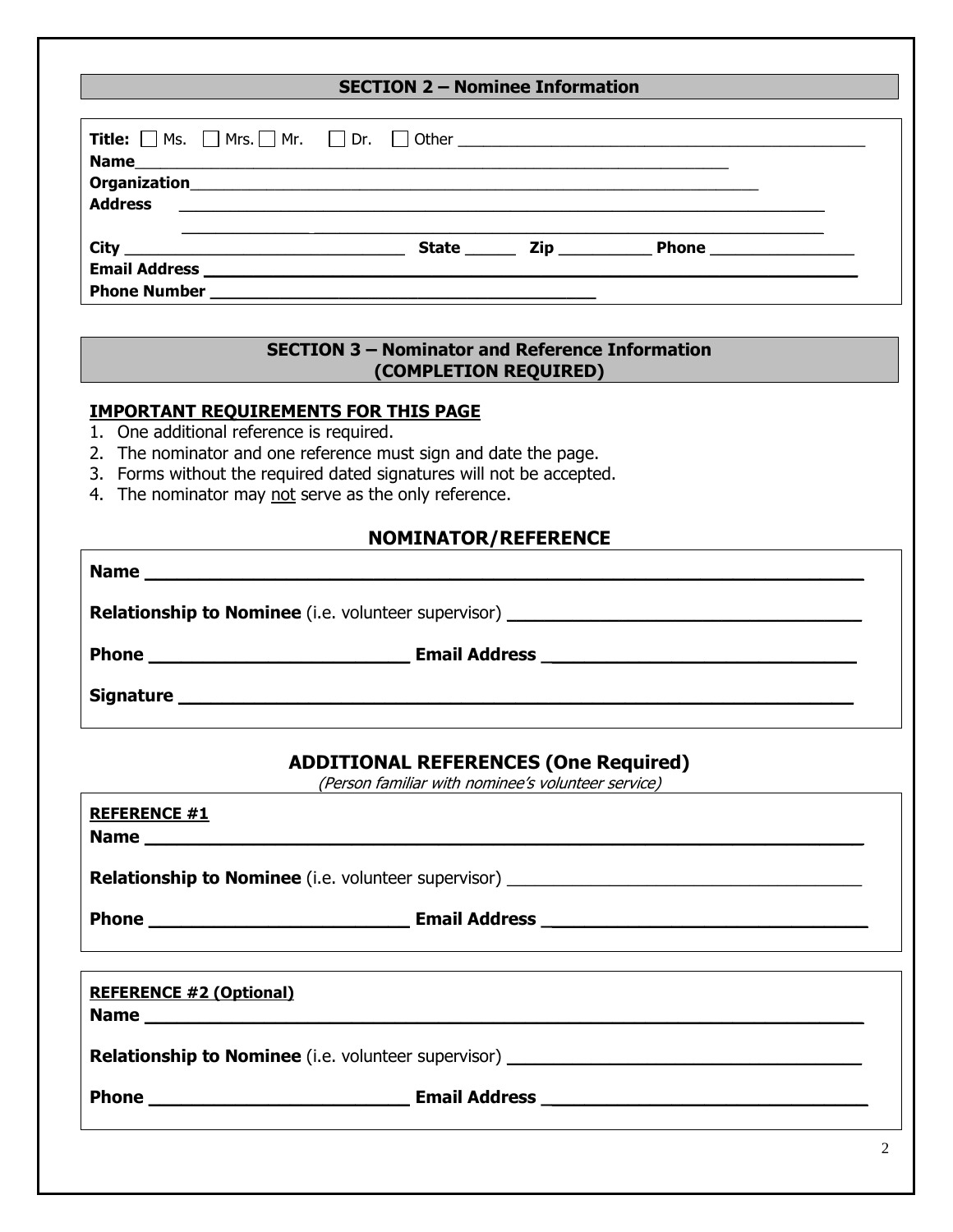#### **SECTION 4 - Service Details** (COMPLETION REQUIRED)

| <b>Organization</b> |  |
|---------------------|--|
|                     |  |

Average # of Hours per Week \_\_\_\_\_\_\_\_\_\_

# of Weeks Volunteered Per Month

Estimated Annual Hours \_\_\_\_\_\_\_\_\_\_\_\_

### **SECTION 5- Nomination Statement** (COMPLETION REQUIRED)

Please explain the main reasons this nominee is being nominated. Describe the nominee's outstanding commitment to volunteerism and to the agency or organization they served. Mention outstanding accomplishments and how the impact of their service has helped meet critical needs in their community. Describe the nominee's special skills, qualities and/or leadership.

\*Except for lifetime achievement nominees, please focus on this past year of service only.